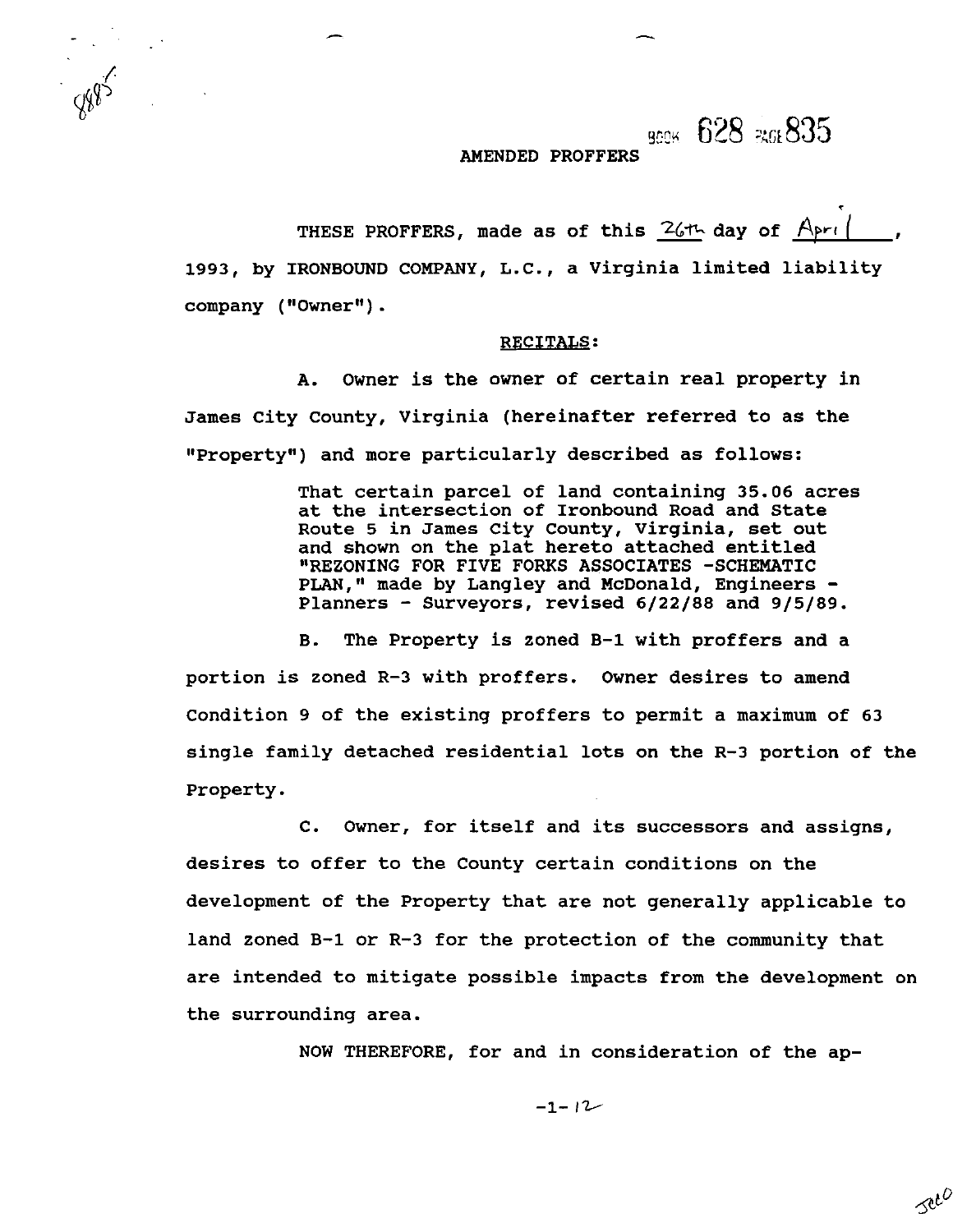### $R_{max}$  628  $R_{max}$ 836

**proval by the Board of Supervisors of the County of James City of the requested rezoning, and pursuant to Section 15.1-491.1 pr. m. of the Code of Virginia, 1950, as amended, Owner agrees that it will meet and comply with all of the following conditions for the development of the Property.** 

#### **CONDITIONS**

**1. a. The turn lanes described below shall be constructed prior to issuance of a certificate of occupancy for the B-1 property:** 

**(i) for southbound traffic on Route 615, a left turn lane into the principal business entrance shown on the Schematic Plan prepared by Langley and McDonald entitled "REZONING FOR FIVE FORKS ASSOCIATES** - **SCHEMATIC PLAN", revised 6/22/88 and 9/5/89 submitted herewith (the "Schematic Plan") having a minimum taper of fifty (50) feet and a minimum length of two hundred (200) feet;** 

**(ii) for traffic entering the principal business entrance from northbound Route 615, a right turn lane having a minimum taper of seventy five (75) feet and a minimum length of one hundred seventy (170) feet;** 

**(iii) for northbound traffic on Route 615 turning westerly onto Route 5, a left turn lane having a minimum taper of fifty (50) feet and a minimum length of one hundred eighty-five (185) feet; and** 

**(iv) for westbound traffic on Route 5 turning southerly on Route 615, a left turn lane (including curbing along the** 

 $-2-1$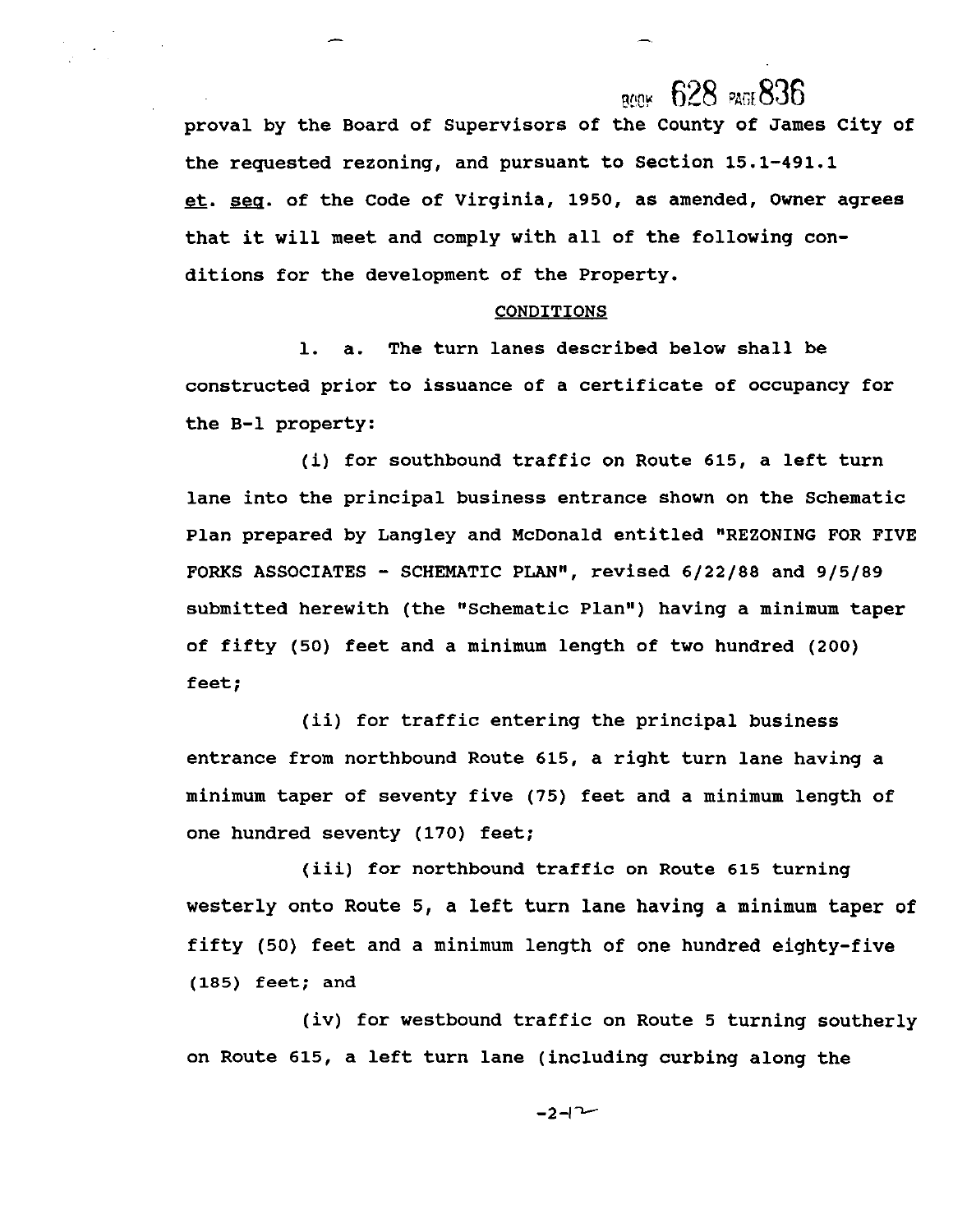<sub>800%</sub> 628 RGB37<br>ad with a minimum taper southern right of way of Route 5, if needed) **and length as required by the Virginia Department of Transportation** ( **VDOT"** ) .

**b. The turn lanes described below shall be constructed prior to issuance of a certificate of occupancy for the R-3 property:** 

**(i) for southbound traffic on Route 615, a left turn lane into the residential entrance shown on the Schematic Plan with a minimum taper of eighty (80) feet and a minimum length of one hundred twenty (120) feet; and** 

**(ii) for traffic entering the residential entrance from northbound Route 615, a right turn lane having a minimum taper length of seventy five (75) feet and a minimum length of hundred seventy (170) feet.** 

**c. No certificates of occupancy shall be issued for buildings (i) on the B-1 property until the turn lanes described in subparagraph a. above, or (ii) for buildings on the R-3 property until the turn lanes described in subparagraph b. above, have been completed or the completion thereof is bonded, with surety, to the satisfaction of the County Attorney.** 

**2. Owner shall, upon the request of County, dedicate to County all of the 26' strip located on the Property shown on the Schematic Plan as Additional R/W Dedication along the frontage of the Property on Route 615 that has not previously been conveyed to VDOT to permit the widening of Route 615.** 

**3. There shall be two (2) entrances to the property** 

 $-3 - 12$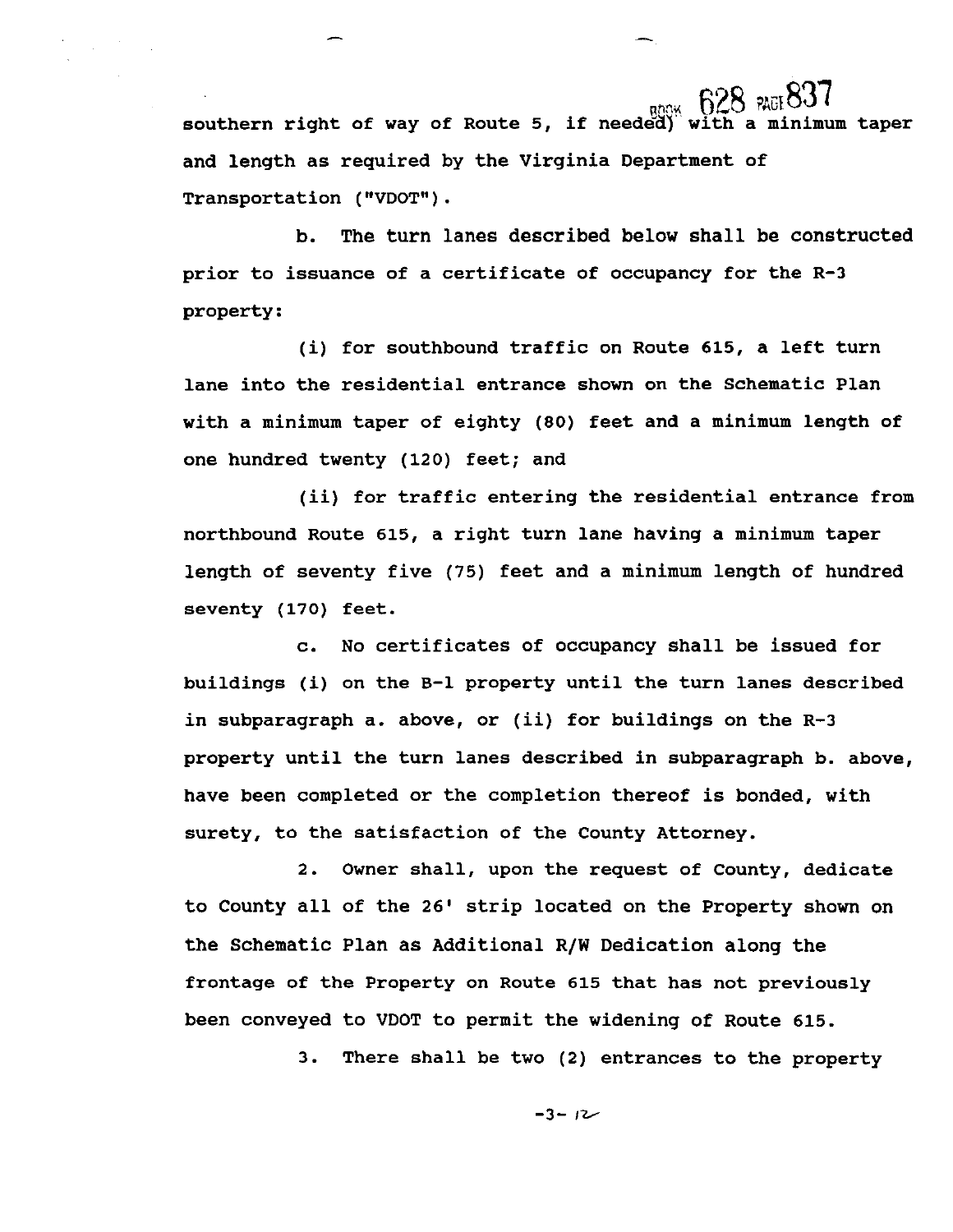## **BOOK 628 PAGE 838**

**zoned B-1 from Ironbound Road. The center line of the principal entrance shall be located four hundred-eighty (480) feet south of the south right of way line of Route 5. The service entrance to the business zoned property shall be constructed opposite and, to the extent possible, aligned with the entrance to the Clara Byrd Baker Elementary School. If and when requested by VDOT, Owner shall make the necessary alterations and improvements to the entrances proffered above to install (or pay the costs of installation of) a traffic signal at the intersection of the service entrance to the B-1 property and the entrance to the Elementary School and to take such steps requested by VDOT to prevent traffic from turning left from southbound Ironbound Road into the principal entrance to the 8-1 property or from leaving the principal entrance and turning left onto southbound Ironbound Road.** 

**4. Between May 1 and June 30, 1990 Owner shall have conducted by their environmental consultants, retained by Owner and acceptable to the County, a field survey of the area**  designated on the Schematic Plan as "Potential Small Whorled Pogonia Habitat" to determine the existence of small whorled **pogonias on the Property. Owner shall furnish the County a copy of the results of such study or on or before the date of submittal of any subdivision or site plan.** 

**5. If the study described in condition 4 above indicates no small whorled pogonias were found on the Property, or, if small whorled pogonias were found and the County** 

$$
-4 - 12
$$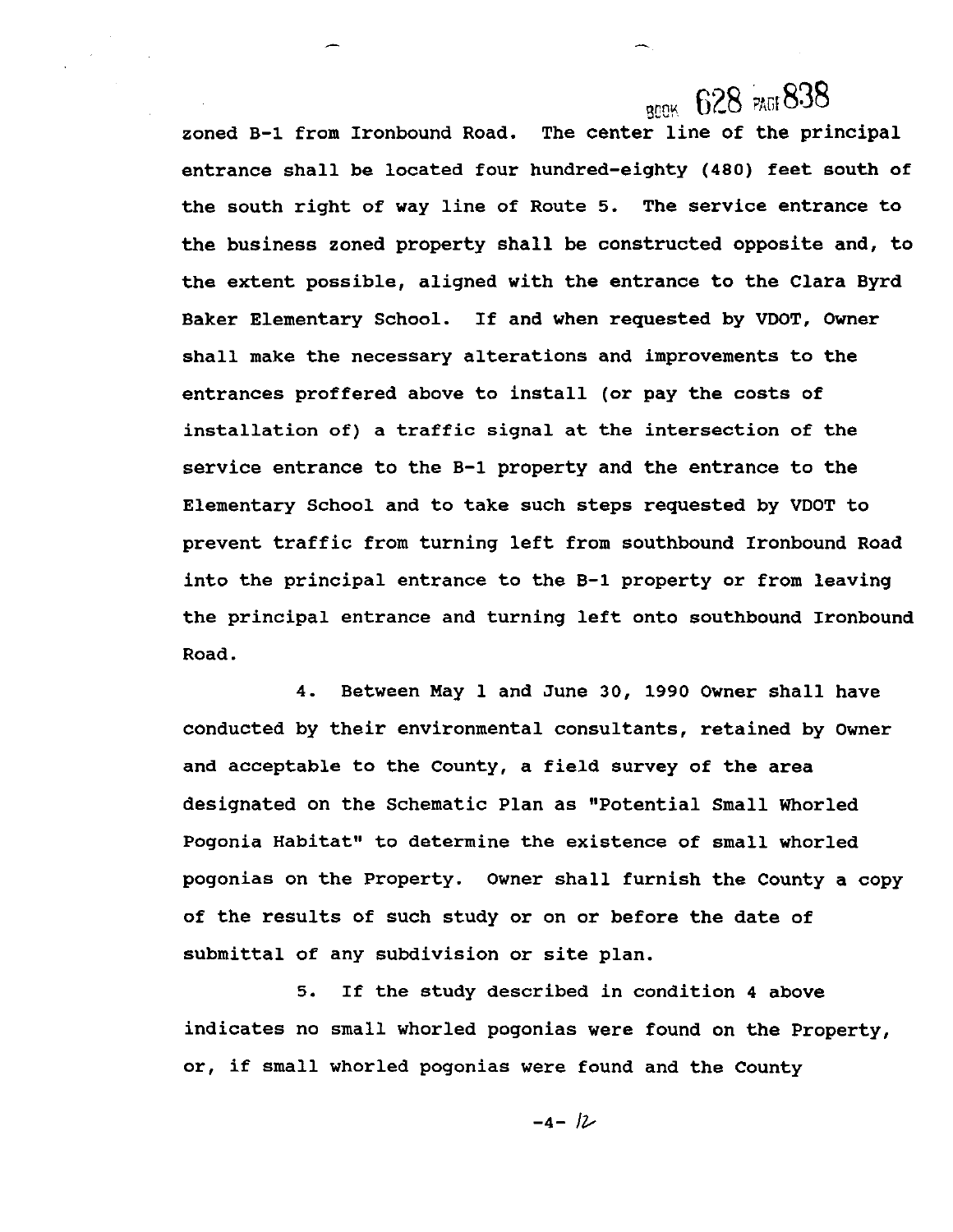## $_{\rm BDM}$  628  $_{\rm BAG}$ 839

**Environmental Engineer and the Owner's environmental consultant agree that all the pogonias found are located in an area where they would not be adversely affected by the stormwater Best**  Management Practices ("BMPs") proffered in this condition 5, **then:** 

**(a) BMPs shall be designed, installed and maintained to control surface water runoff from the B-1 property and the portion of the R-3 property within the stormwater detention basin drainage area shown on the Schematic Plan. Such BMPs shall include a stormwater detention basin, and may, if agreed upon by Owner, Owner's engineers and the County Engineer, include infiltration trenches and/or porous pavement (depending on parking lot grades and soil percolation rates). The stormwater detention basin shall be located in the lower reaches of the major ravine system in the northeastern part of the Property and shall be designed and constructed, subject to the approval of the County Engineer, either (i) as a wet pond providing two week detention in accordance with the criteria and recommendations set forth on pages 5-7 through 5-12 of the Final Report entitled "Water Quality Management Plan for Skiffe's Creek Reservoir**  Watershed" dated December 1984 and prepared by Camp Dresser, & **McKee or (ii) as an extended dry detention pond in accordance with the criteria set forth in "Controlling Urban Runoff" by the Metropolitan Washington Council of Governments. Other sedimentation and erosion control structures, in addition to those discussed above, shall be designed, installed and** 

 $-5 - 12$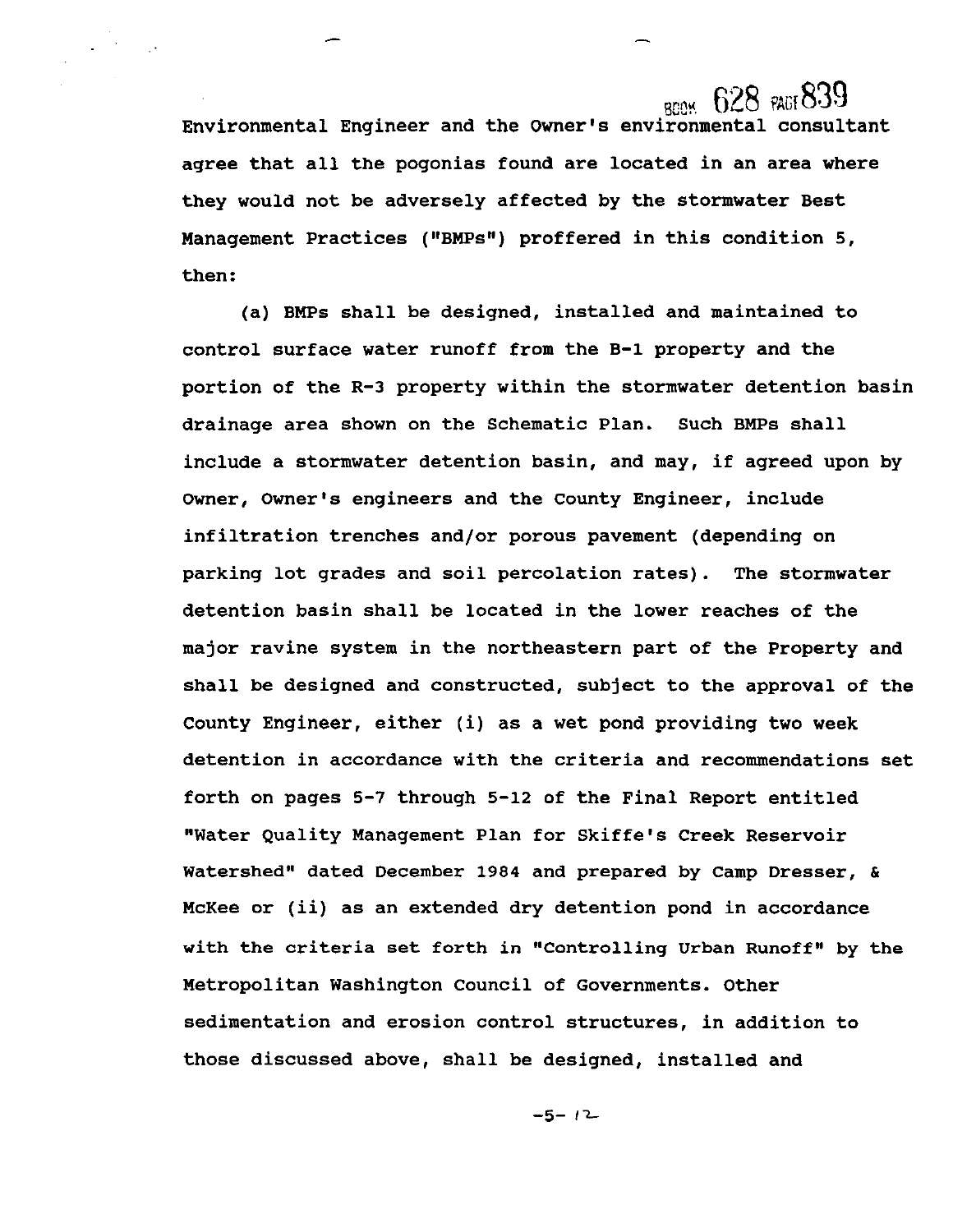# **BOOK 628 PADE 840**

**maintained as required in the site plan or subdivision review process, by the Virginia Erosion and Sedimentation Control Handbook and by the County Engineer's Guidelines for Erosion and Sediment Control on Highly Erodible Areas.** 

(b) The area shown as "Conservation Area" on the **Schematic Plan shall be left undisturbed and shall remain in its natural state, except for stormwater BMPs and other sedimentation and erosion control structures and devices proffered pursuant to condition 5 (a) hereof. Except as permitted by the preceding sentence, no land disturbing, clearing or building shall take place in the Conservation Area. No lot platted in the R-3 area shall encroach into the Conservation Area.** 

**6. If (i) the study described in condition 4 above indicates small whorled pogonias were located within the potential habitat area shown on the Schematic Plan, unless the County Environmental Engineer and the Owner's environmental consultant agree the pogonias are located in an area where they would not be adversely affected by the BMPs proffered in condition 5 (a) above, or (ii) Owner commences land disturbing or construction on the Property before the results of the field study proffered in condition 4 above are available, then:** 

(a) BMPs shall be designed, installed and maintained to **control surface water runoff from the B-1 and R-3 property. Such BMPs shall include a stormwater detention basin, and may, if agreed upon by Owner, Owner's engineers and the County Engineer, include drop inlets and piping, infiltration trenches and/or** 

 $-6-12$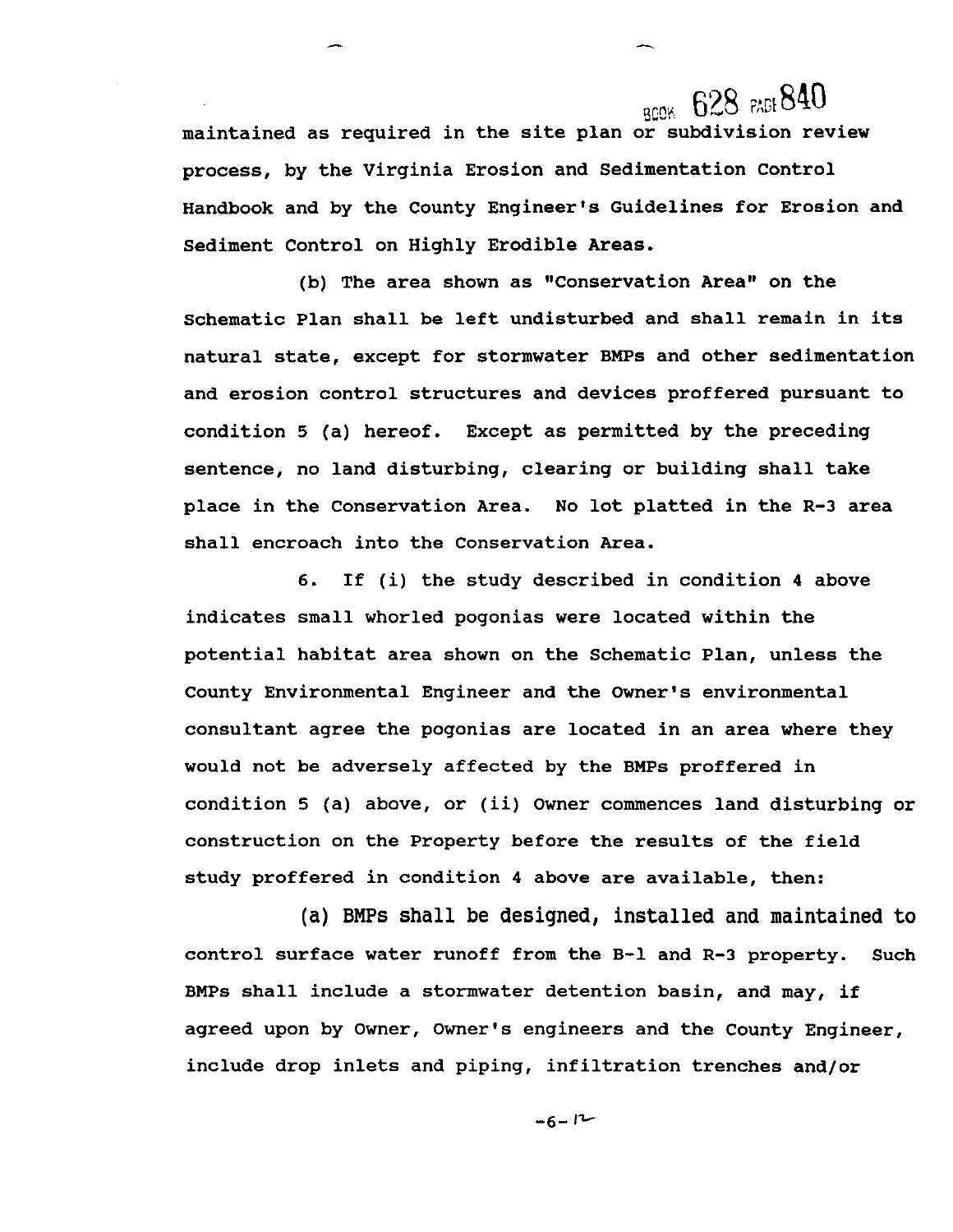## BOOK 628 PAGE 841

**porous pavement (depending on parking lot grades and soil percolation rates). The stormwater detention basin shall be located in the southeastern part of the Property, with the exact location subject to the approval of the County Engineer. The detention basin shall be designed and constructed, with the approval of the County Engineer, in one of the two methods and in accordance with the criteria described in condition 5 (a) above. Other temporary or permanent sedimentation and erosion control structures, in addition to those discussed above, shall be designed, installed and maintained as required in the site plan or subdivision review process, by the Virginia Erosion and Sedimentation Control Handbook and by the County Engineer's Guidelines for Erosion and Sediment Control on Highly Erodible Areas.** 

**(b) if the pogonias are found within the portions of the habitat area on the Property shown on the Schematic Plan not included within the Conservation Area designated on the Schematic Plan, the Conservation Area shall be expanded to include the portion of the potential habitat area within which the pogonias are found plus an additional 10' buffer strip immediately adjacent to such habitat area. If land disturbing or construction begins before the results of the proffered field survey are available, the Conservation Area shall be expanded to include the entire potential habitat area on the Property not already included in the Conservation Area, plus an additional 10' buffer strip immediately adjacent to such habitat area, until the** 

 $-7 - 12$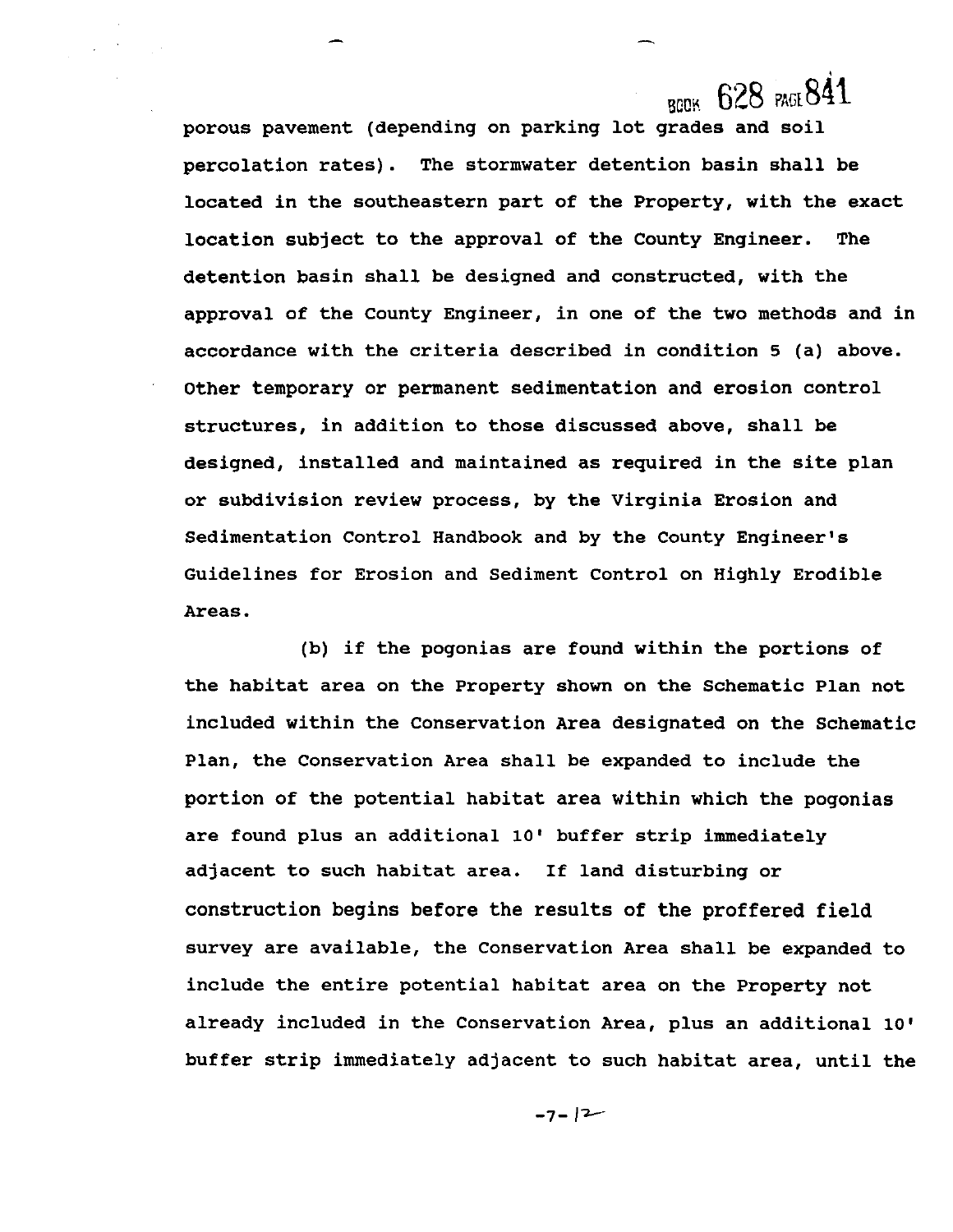results of the survey are available.  $R^2$ <sub>800</sub>  $R^2$ 842

**(c) the area shown as "Conservation Arean as expanded pursuant to condition 6 (b) above, if necessary, shall be left undisturbed and in its natural state. No land disturbing, clearing or construction shall take place in the Conservation Area. No lot platted in the R-3 area shall encroach into the Conservation Area.** 

**(d) Owner shall permit Dr. Donna Ware, curator of the William and Mary Herbarium, to accompany the Owner's environmental consultant onto the potential habitat area of the Property to assist in the field survey or to transplant small whorled pogonias if the Owner's environmental consultant, the County Environmental Engineer and Dr. Ware determine that transplanting is desirable.** 

**7. The Conservation Area shall be conveyed to a**  property owners' association satisfactory to the County Attorney **to be organized by the developer in which all lot owners shall be members and which shall be responsible for maintenance, including maintenance of stormwater BMPs and other sedimentation and erosion and control structures or devices located in such Conservation Area, and trash removal in such area. Until conveyance of such area to the property owners1 association, Owner shall be responsible for such maintenance. If requested by**  the County, Owner or the homeowners' association shall grant to **the County a conservation easement over the Conversation Area in form and substance satisfactory to the County and Owner or the** 

 $-8 - p$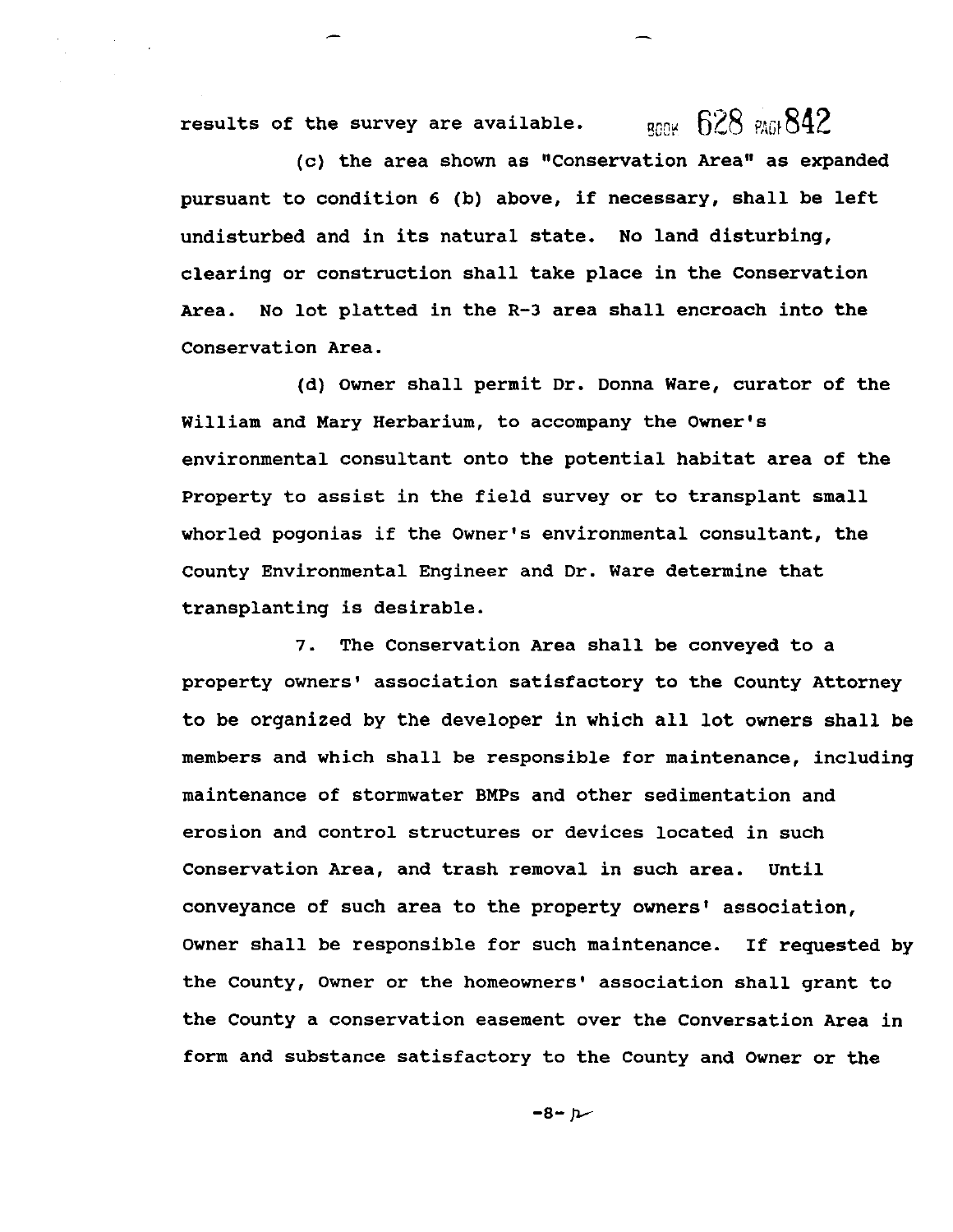**BODK 628 PAGE 843** 

**association.** 

 $\sim 10^{-10}$ 

 $\sim 10^4$ 

**8. The area to be rezoned from A-2 to B-1 (5.66 acres) shall not be developed and no improvements shall be erected thereon unless such development shall incorporate the area presently zoned B-1 (3.13 acres) and the entire 8.79 acres shall**  be used only for a "shopping center" as hereinafter defined. The **shopping center shall contain no more than 70,000 square feet. For the purposes of this Proffer a shopping center is defined as:** 

> **A group of two (2) or more architecturally unified commercial establishments built on a site (which may include out parcels) which is planned, developed, owned or managed as an operating unit and which provides onsite parking in definite relationship to the types and sizes of the commercial establishments therein and which may include retail and office uses.**

**The following uses, which otherwise are permitted under the B-1 classification of the Zoning Ordinance, shall not be permitted on any of the area zoned or rezoned B-1:** 

> **Automobile service stations; Hotels, motels, tourist homes and convention centers** ; **Schools, fire stations, post offices, houses of worship and libraries; Cemeteries; Marinas, docks, piers, yacht, boat basins; Wholesale and retail marine or waterfront businesses, Radio and television stations and accessory antenna or towers, Fast food restaurants, Convenience store with sale of fuel.**

**9. A maximum of 63 single-family detached residential** 

**lots only shall be permitted on the property to be rezoned R-3. NO other residential use shall be made of the property rezoned R-3. No more than one single family dwelling shall be built on**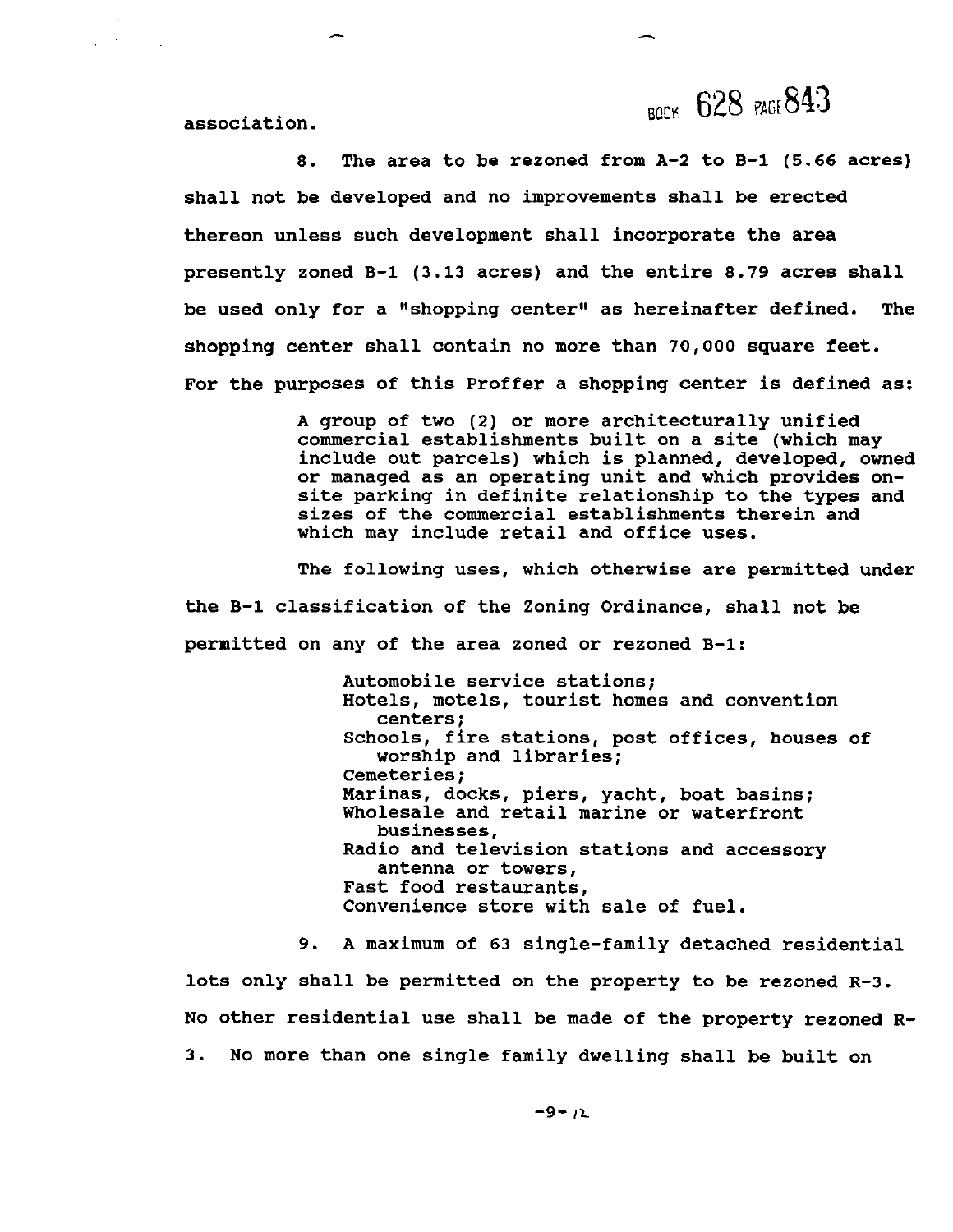## **BCOK 628 PAGE 844**

**each lot.** 

**10. Owner shall impose by restrictive covenant a buffer area at least 30' in width along the northern line of the R-3 property area where it abuts at the B-1 property. Such buffer shall remain in its natural state, except for stormwater BMPs and other sedimentation and erosion control structures and devices proffered pursuant to condition 4 hereof, and shall be augmented where necessary by additional evergreen planting, if requested, by the Development Review Committee of the County.** 

11. Areas shown as "Designated Open Space" in the R-3 **area on the Schematic Plan shall be left in their natural vegetated state or landscaped in accordance with plans approved by the Development Review Committee. If grading, as approved by the Development Review Committee, of any part of such areas requires the removal of natural vegetation, such vegetation shall be replaced with appropriate screen planting approved by the Development Review Committee. Such Designated Open Areas shall**  be conveyed to the aforementioned property owners' association **which shall be responsible for all maintenance and trash removal in such areas. Until conveyance of such areas to the association, Owner shall be responsible for such maintenance.** 

**12. All streets and roads in the residential R-3 area shall be built to specifications of VDOT and shall be dedicated to it for maintenance.** 

**13. The area to be rezoned from A-2 to B-1 (5.66 acres) shall not be developed and no improvements shall be erected** 

 $-10-1$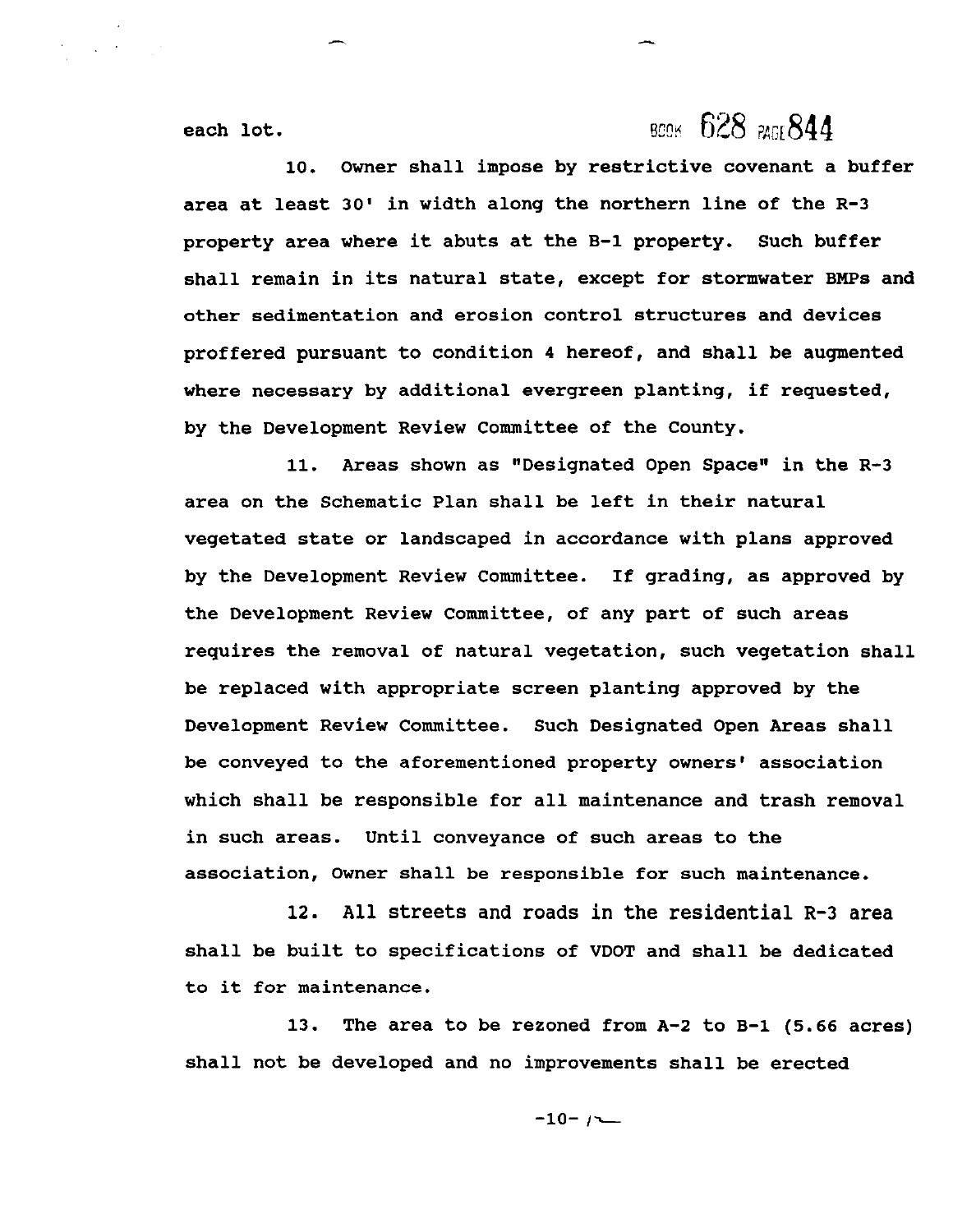**ROOK** 628 **PAGE 845** thereon unless the areas shown as "Designated Open Space" within **the area presently zoned B-1 (3.13 acres) and the area to be rezoned B-1 (5.66 acres) shall be made subject to a scenic easement and shall be left in their natural vegetated state or landscaped in accord with plans approved by the Development Review Committee. If relocation of the entrance is made such "Designated Open Spacett may be adjusted to accommodate such change. If grading of such area or any part thereof requires the removal of such natural vegetation, the owner of such parcel shall replace the same with appropriate screen planting approved by the Development Review Committee of the County. The owner of such parcel shall maintain such planting and shall keep the area free of trash and debris. The foregoing instrument was acknowledged before me <br>
The foregoing in accord with plans approved by the Development<br>
<b>The foregoing instead of the foregoing of the offering instead of the originated open space" may be ad** 

**IN WITNESS WHEREOF, Owner, intending to be legally bound, has duly executed these Proffers.** 

IRONBOUND COMPANY, L.C **By:** 

**STATE OF VIRGINIA AT LARGE CITY OF WILLIAMSBURG, to-wit:** 

**of IRONBOUND COMPANY, L.C., on behalf of the company.**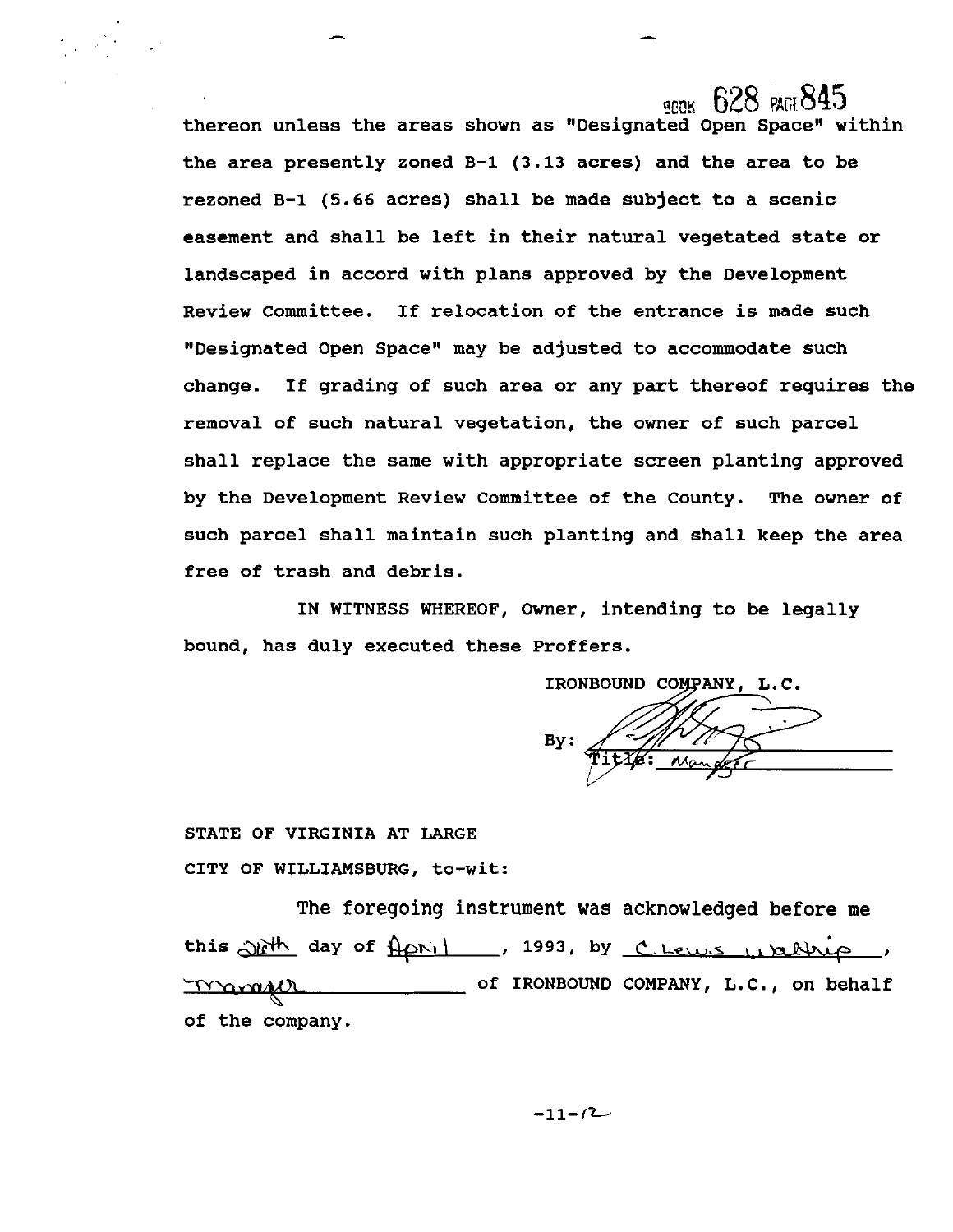BOOK 628 PATS 846 **MOPARY PUBLIC**<br>My commission expires:  $3-38-95$ 

PLAT RECORDED IN P.B. NO. 57 PAGE 60

**WROINIA: City of Williamsburg and County of** James City, to Wit: **1999 Trailer City, to With Core of the Circuit Court of the** d County of James *City* the  $M:1323$  $\mathbf{w}$  , currificate annexed and  $\mathbf{v}$ 1. Wellen Sulful Deputy Clerk